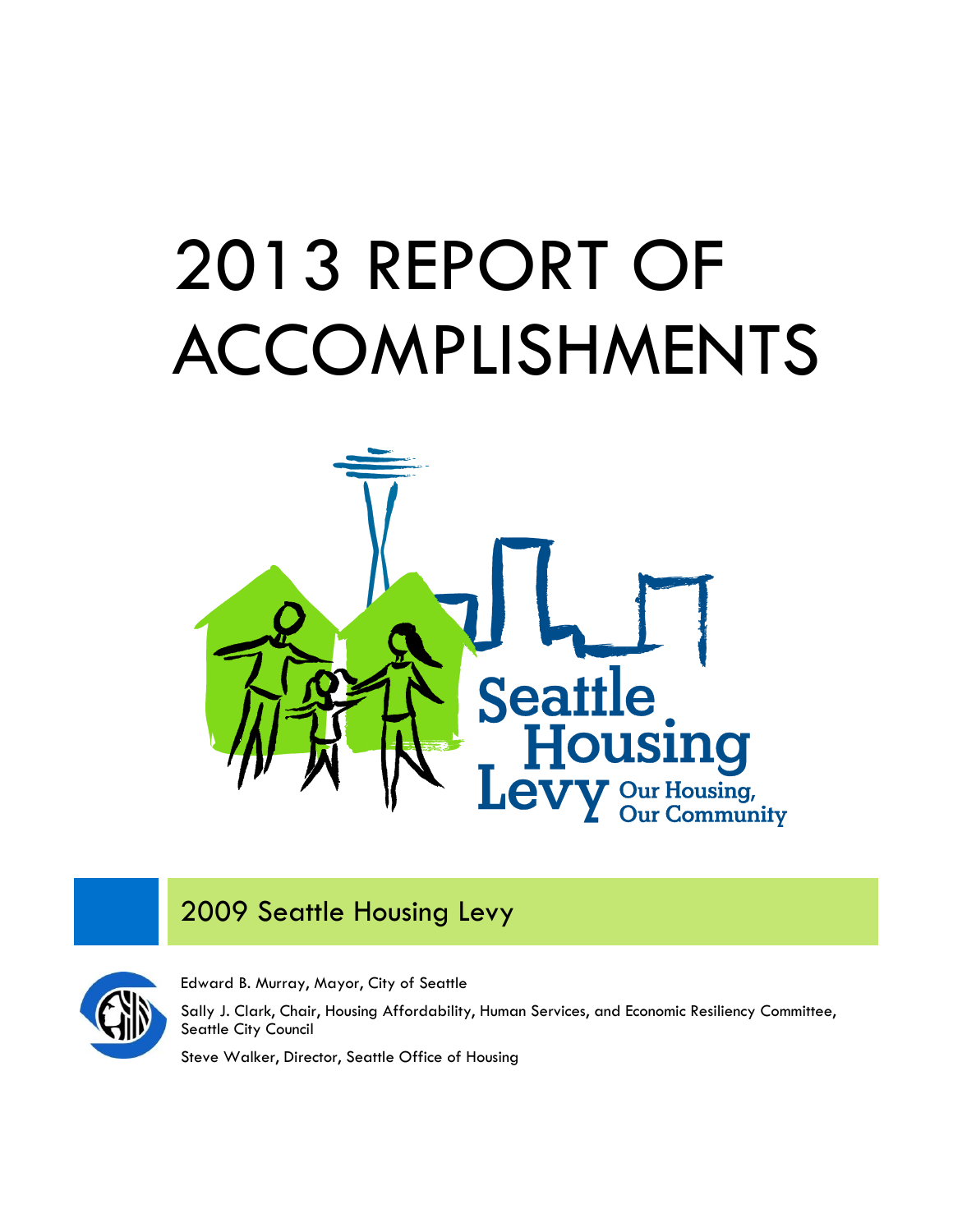# HOUSING LEVY OVERSIGHT COMMITTEE

Josephine Tamayo Murray, Chair, Catholic Community Services of Western Washington

Hal Ferris, Vice Chair, Spectrum Development Solutions

Ezra Basom, Basom & Associates

Marty Kooistra, Housing Development Consortium of Seattle/King County

Nicole Macri, Downtown Emergency Service Center

Traci Ratzliff, City Council Central Staff

Christine Roveda Rush, Wells Fargo Bank

Quinnie Tan, Office of Mayor Edward B. Murray

Maiko Winkler-Chin, Seattle Chinatown International District Preservation and Development Authority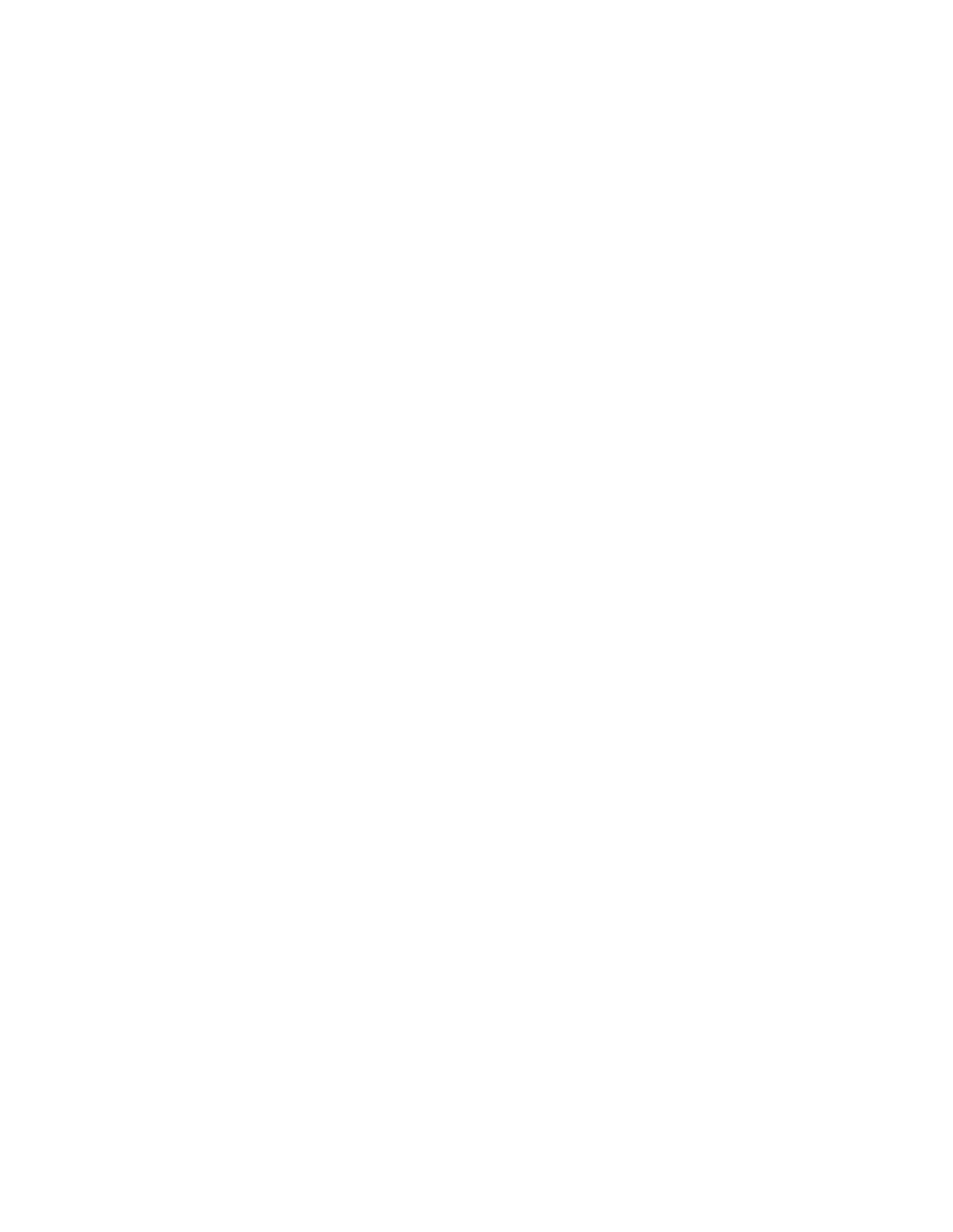# ABOUT THE 2009 SEATTLE HOUSING LEVY

In November 2009, Seattle voters passed a seven-year, \$145 million property tax levy to provide affordable housing opportunities for low-income Seattle residents. Housing Levy programs create and preserve affordable rental housing, assist first-time homebuyers to purchase a home, and provide emergency rent assistance to prevent homelessness. This funding directly assists some of the most vulnerable people in our community – homeless families and individuals, seniors and people with disabilities living on fixed incomes – as well as people working for low wages who struggle to make ends meet.

## **An opportunity to live in a safe, affordable home**

Affordable housing produced over past several decades assists many people in our community who are struggling with limited incomes and employment opportunities. There are now over 12,000 City-funded apartments for lower-income Seattle residents, and rent is kept affordable for 50 years or more. In addition, over 800 homebuyers purchased their first home with affordable City-funded loans, avoiding risky mortgage loans that have fueled the current foreclosure crisis. Overall, Seattle's investment in affordable housing leverages over \$3 in other public, private and philanthropic funds for each City dollar. In just the first four years of the current Housing Levy, more than \$440 million has been invested in 30 lowincome rental housing projects. This investment creates jobs, both short-term construction jobs and on-going employment.

#### **Affordable Rental Housing**

More than half the Levy's Rental Production and Preservation Program funding is dedicated to serving households earning below 30% of the median income, up to \$18,550 for a single person or \$23,850 for a three-person family. This housing serves our neighbors with the fewest resources – seniors and people with disabilities who live on social security alone, people with minimum wage jobs and those unable to find fulltime work. This housing also assists people experiencing the crisis of homelessness – families facing economic hardship or domestic violence, and people with physical and mental disabilities who have lived on the street and need both housing and supportive services.

The rest of the Rental Production and Preservation funding provides affordable rental housing for people earning up to 60% of median income, about \$37,080 for a single person or \$47,640 for a family of three. People who fall into this income bracket provide valuable everyday services to Seattle residents and visitors – food service workers, retail sales persons, social services providers, and office support staff.

#### **Preventing Homelessness**

Levy funding provides rental assistance to help individuals and families manage short-term economic crises to prevent homelessness. For those who have become homeless, rental assistance helps them to rapidly regain stable housing.

#### **Homeownership Opportunities**

The Homebuyer Program provides affordable loans to first-time buyers earning up to 80% of area median income, up to \$45,100 for a single person and \$58,000 for a three-person family, giving them an opportunity to live close to where they work. These families include a variety of moderate-income workers, such as hotel, office and retail workers, teachers and other school employees, people working in health care, and people providing technology support.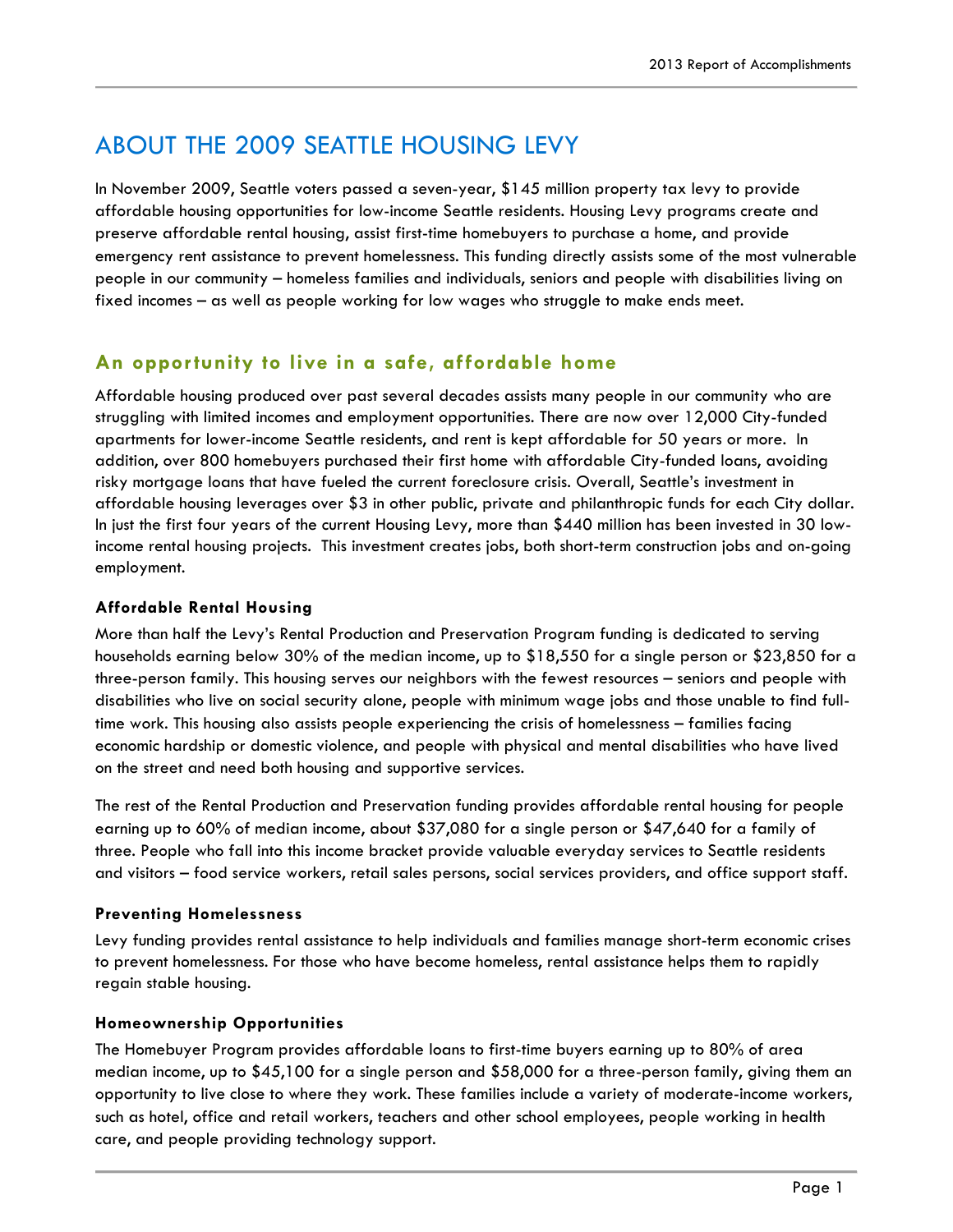## **Summary of Levy Funding in 2013**

In 2013, the fourth year of the current Seattle Housing Levy, four Levy programs awarded funding:

- $\Box$  Rental Production & Preservation Program awarded \$12.8 million to five housing developments with 297 Levy-funded affordable apartments. An additional \$600,000 will fund building improvements in an existing low-income building.
- $\Box$  Operating & Maintenance Program made two awards estimated at \$3.6 million over the next 20 years, which will support operation of 110 units in two supportive housing projects.
- $\Box$  Rental Assistance Program assisted 600 households who were at risk of homelessness or experiencing homelessness.
- $\Box$  Homebuyer Program committed \$1.46 million to two lending programs that will assist approximately 28 first-time home buyers.

The Acquisition & Opportunity Loan program reached completion in 2013. Designed as a short-term use of Levy funds to make strategic acquisitions of development sites during the slow economy, the program provided loans to create 387 affordable rental and ownership units (234 of these with A & O Loan funds). Six projects are under construction or completed. Three remaining projects are now securing permanent financing and are expected to proceed in 2014.

|                                                             | <b>Funding</b>                                   |                                                 | <b>Housing Produced</b>               |                                                |
|-------------------------------------------------------------|--------------------------------------------------|-------------------------------------------------|---------------------------------------|------------------------------------------------|
| <b>Levy Program</b>                                         | <b>Total Levy</b><br><b>Funding</b><br>2010-2016 | <b>Funding</b><br><b>Committed</b><br>2010-2013 | <b>Levy Goals</b><br>2010-2016        | <b>Housing</b><br><b>Outcomes</b><br>2010-2013 |
| <b>Rental Production &amp;</b><br><b>Preservation</b>       | \$104 M                                          | \$59.7 <sub>M</sub>                             | 1,670<br>rental units                 | 1,643                                          |
| <b>Acquisition &amp; Opportunity</b><br>Loans <sup>1</sup>  | \$6.5 <sub>M</sub>                               | \$7.9 <sub>M</sub>                              | 175<br>housing units                  | 234                                            |
| <b>Operating &amp; Maintenance</b> <sup>2</sup>             | \$14.4 M                                         | \$3.6 <sub>M</sub>                              | 220<br>rental units                   | 110                                            |
| <b>Rental Assistance/</b><br><b>Homelessness Prevention</b> | \$4.25 M                                         | \$1.6 <sub>M</sub>                              | 3,025<br>households<br>(over 5 years) | 1,286<br>(two years)                           |
| <b>Homebuyer Assistance</b>                                 | \$9.1 <sub>M</sub>                               | \$4.7 <sub>M</sub>                              | 180<br>home purchases                 | 106                                            |

#### **2009 Housing Levy Cumulative Funding and Production – 2010 to 2013**

*<sup>1</sup> Acquisition & Opportunity Loans are short-term loans made with other 2009 Levy program funds that are not yet expended. Up to \$6.5 million can be loaned at one time and when repaid, additional loans can be made. All A & O projects also received permanent financing through the Levy Rental Production and Preservation Program or Homebuyer Program. The units are shown as production for both the A & O Loan and the permanent funding program.*

*<sup>2</sup> Operating & Maintenance Program funds are awarded to rental housing projects in the year before building operations begin. O & M funding lags one to two years behind capital funding to allow for completion of financing, design, permitting, and construction. Whenever possible, federal operating sources are secured and Levy funds are reserved for future projects.*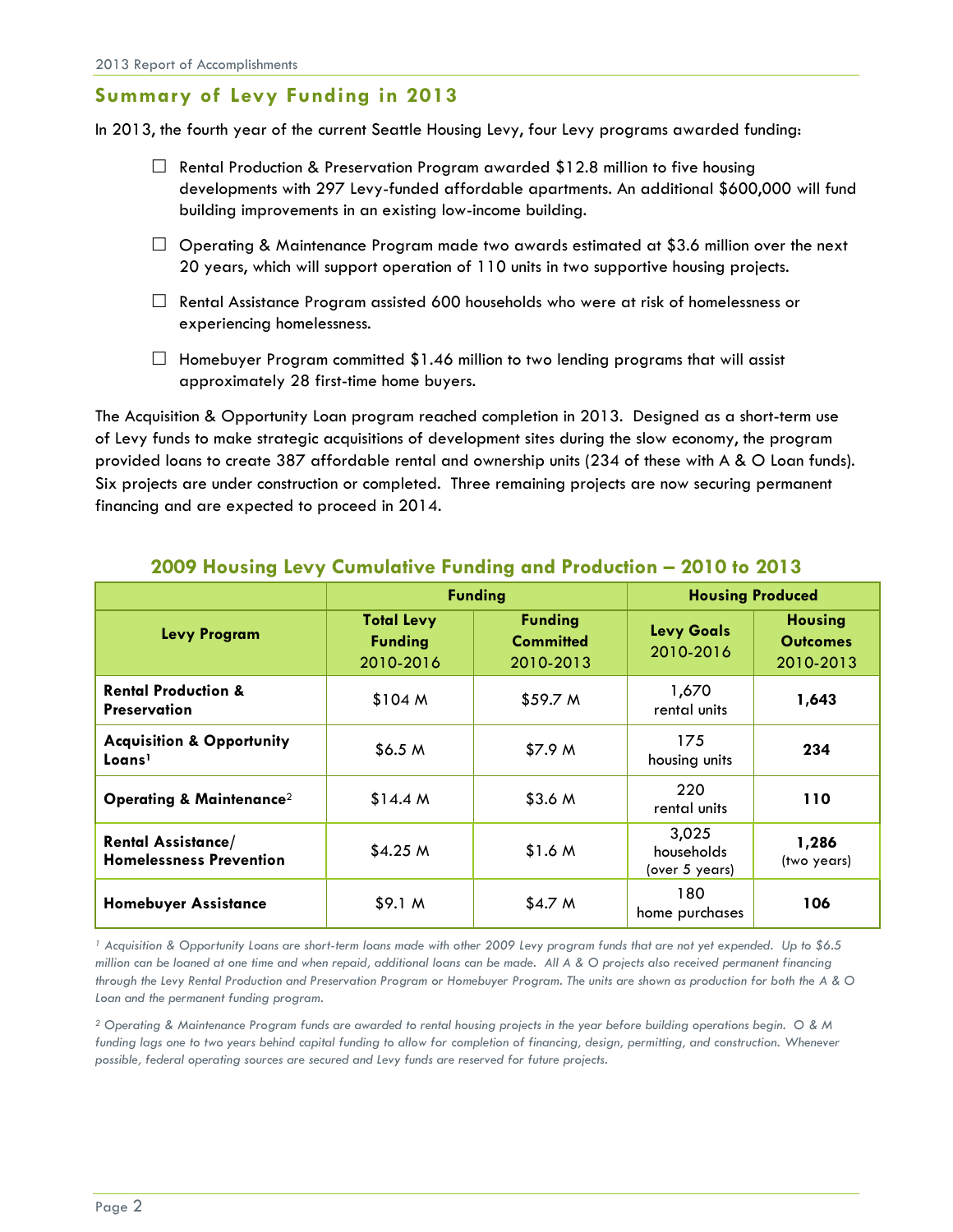# RENTAL PRODUCTION & PRESERVATION

The largest Levy program provides approximately \$14.7 million annually in capital funds to support development of affordable rental housing. Levy funds serve vulnerable people in communities throughout the city, and leverage other public and private investment for housing development and operations.

- $\Box$  The program funds new construction or acquisition/rehabilitation to preserve housing, and the housing serves eligible residents for a minimum of 50 years.
- $\Box$  A large proportion of housing provides supportive services for residents with special needs.
- $\Box$  Physical inspections and annual compliance reporting ensures that the housing is well maintained, serves the intended resident population, and is financially viable.

## **2013 Funding Summary**

The Rental Housing Program awarded \$13.4 million in 2009 Levy funds and \$13.7 million in other Cityadministered housing funds in 2013. Levy funding will support five housing developments that will construct or preserve 272 affordable rental units. Levy funding will also support extensive rehabilitation of an existing affordable housing project, extending the life of an older building containing 42 apartments serving homeless individuals.

The five new projects address funding priorities in the Housing Levy Administrative & Financial Plan:

#### **Housing for homeless families, individuals and youth, including chronically homeless individuals with disabling conditions:**

 $\Box$  Interbay Supportive Housing, Downtown Emergency Service Center: 97 studio apartments with on-site services for chronically homeless, mentally ill residents

#### **Housing for seniors and people with disabilities:**

 $\Box$  Western Avenue Senior Housing, Pike Place Public Development Authority: 40 studio apartments serving low-income seniors, located above a new services center

#### **Housing for low-wage working families and individuals:**

- $\Box$  Parker Apartments, Bellwether Housing: 50 studio, one- and two-bedroom apartments for working families and individuals
- $\Box$  Haines Apartments, Capitol Hill Housing: 29 apartments with existing federal operating subsidies affordable to households with extremely low-incomes
- $\Box$  Plaza Roberto Maestas, El Centro de la Raza: 56 apartments affordable to extremely low income families and individuals, as part of a 113-unit development at the Beacon Hill transit station area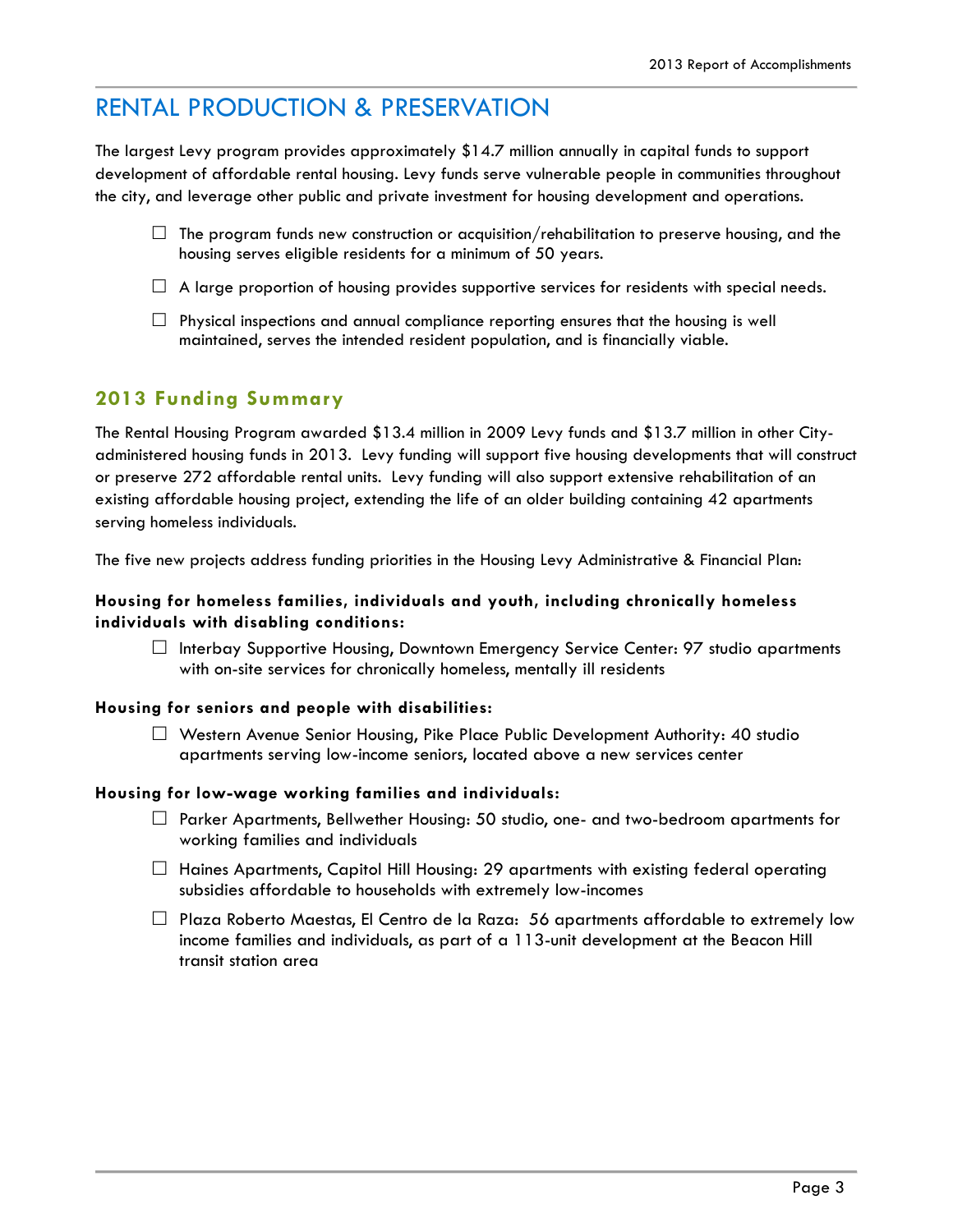| <b>Project Sponsor</b>                                                                                                   | <b>Project</b>                                                                                                                                                                                                                                                                                                       | Levy | <b>Capital Funding</b> |                     |
|--------------------------------------------------------------------------------------------------------------------------|----------------------------------------------------------------------------------------------------------------------------------------------------------------------------------------------------------------------------------------------------------------------------------------------------------------------|------|------------------------|---------------------|
| <b>Project Name</b><br>Location                                                                                          | <b>Description</b>                                                                                                                                                                                                                                                                                                   |      | Levy \$                | Other City \$       |
| <b>Bellwether Housing</b><br><b>Parker Apartments</b><br>2819 3rd Ave. W.<br>North Queen Anne                            | Acquisition and rehabilitation of 3-story<br>apartment building with studios, 1, and 2-<br>bedroom units for low income families and<br>individuals                                                                                                                                                                  | 50   | \$3.19 m               | \$0.46 m            |
| <b>Capitol Hill Housing</b><br><b>Haines Apartments</b><br>1415 E. Olive St.<br>Capitol Hill                             | Acquisition and rehabilitation of a 1905 brick<br>building, including system upgrades, interior<br>and exterior improvements, and preservation<br>of federal Section 8 operating subsidies                                                                                                                           | 29   | $$0.38 \; m$           | \$2.84 m            |
| <b>Downtown Emergency</b><br><b>Service Center</b><br><b>Interbay Supportive Housing</b><br>2292 15th Ave W.<br>Interbay | New construction of studio apartments with<br>onsite services for homeless individuals who<br>have mental illness and other disabilities                                                                                                                                                                             | 97   | \$4.25 m               | \$0.49 <sub>m</sub> |
| El Centro de la Raza<br>Plaza Roberto Maestas<br>2524 16 <sup>th</sup> Ave S.<br><b>Beacon Hill</b>                      | New construction two buildings with 113 one,<br>two, and three-bedroom apartments for<br>families, including families at risk of<br>homelessness, near the Beacon Hill station<br>area. Levy funds support 56 units with rents<br>affordable below 30% AMI; other City funds<br>support the remaining housing units. | 56   | \$4.75 m               | \$3.19 m            |
| <b>Pike Place PDA</b><br>Western Ave Senior Housing<br>1901 Western Ave.<br>Downtown                                     | New construction of studio apartments for low-<br>income seniors above a new services center<br>at Pike Place Market                                                                                                                                                                                                 | 40   | \$0.27 m               | \$1.19 m            |
| Total                                                                                                                    |                                                                                                                                                                                                                                                                                                                      | 272  | \$12.8 m               | \$8.2 m             |
| Rehabilitation of Existing OH-Subsidized Housing - Units not counted as 2009 Levy Production                             |                                                                                                                                                                                                                                                                                                                      |      |                        |                     |
| <b>Solid Ground</b><br><b>Santos Place</b><br>6940 62 <sup>nd</sup> Ave NE<br><b>Sand Point</b>                          | Rehabilitation of building serving homeless<br>individuals, including building envelope,<br>insulation, siding, windows, mechanical<br>equipment, and temperature controls                                                                                                                                           | 42   | \$0.6 <sub>m</sub>     |                     |

## **Summary of 2013 Rental Housing Program Levy Funding**

*Note: In 2013, \$2.1 million in Levy Rental Production & Preservation Program funds was awarded to two rental housing projects funded in 2012. The additional Levy funding was exchanged for federal HOME funds that OH had awarded to the projects. The federal funds were re-allocated to new projects in 2013. The two rental housing projects were reported as Levy production in 2012 and are not counted again in this report.*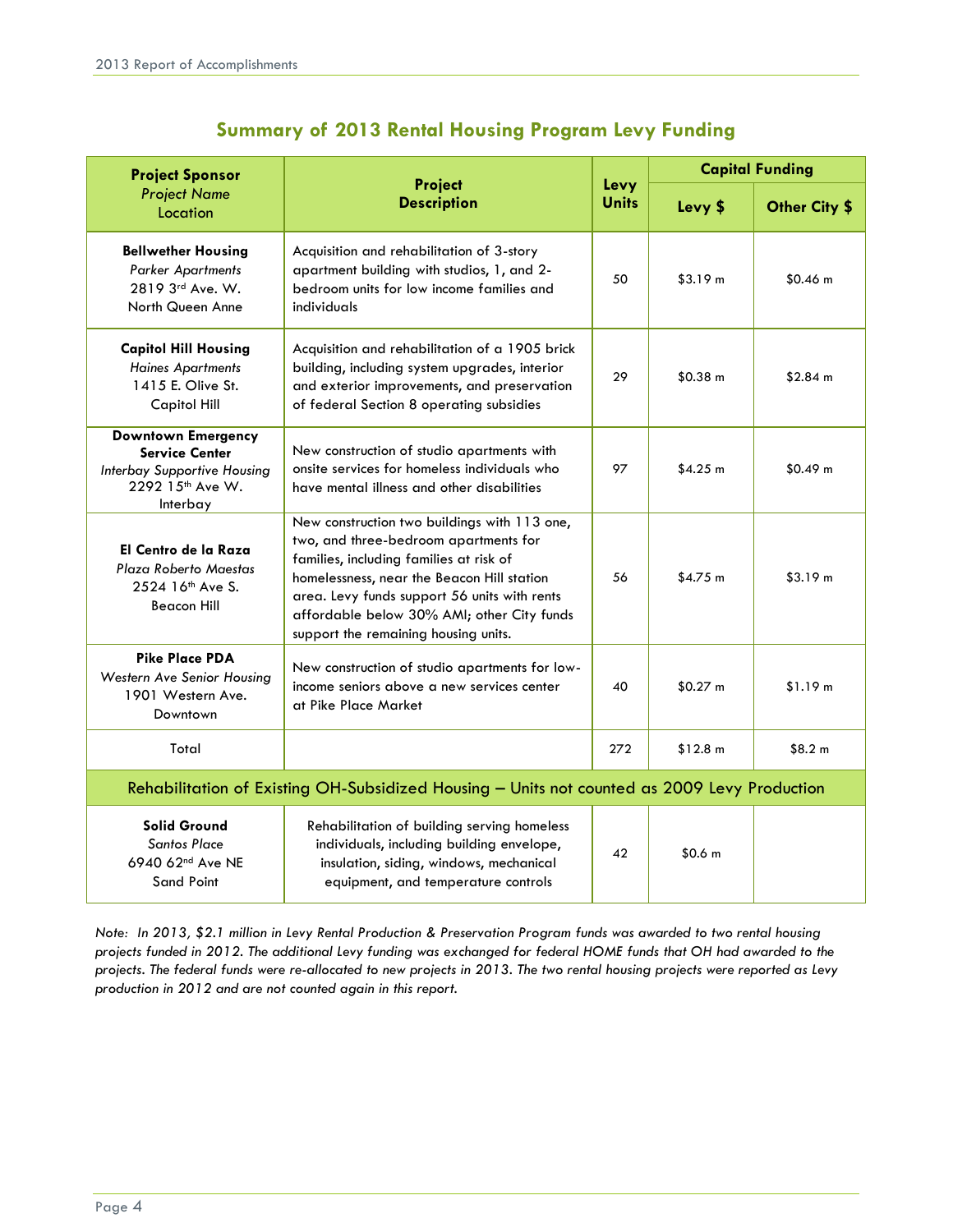# **Housing Project Size and Location**

The five new housing developments funded this year are generally located in close-in city neighborhoods. Several project locations meet specific objectives: housing for low-wage workers is located at the Beacon Hill transit station area, senior housing at Pike Place Market is in the same building as social services, and housing opportunities are provided in North Queen Anne and Interbay which have relatively fewer affordable housing options. Just over half the funded units are studio apartments in projects intended to serve seniors and people with disabilities. About 22% are 2-bedroom and 3-bedroom apartments for families, a priority for the City.

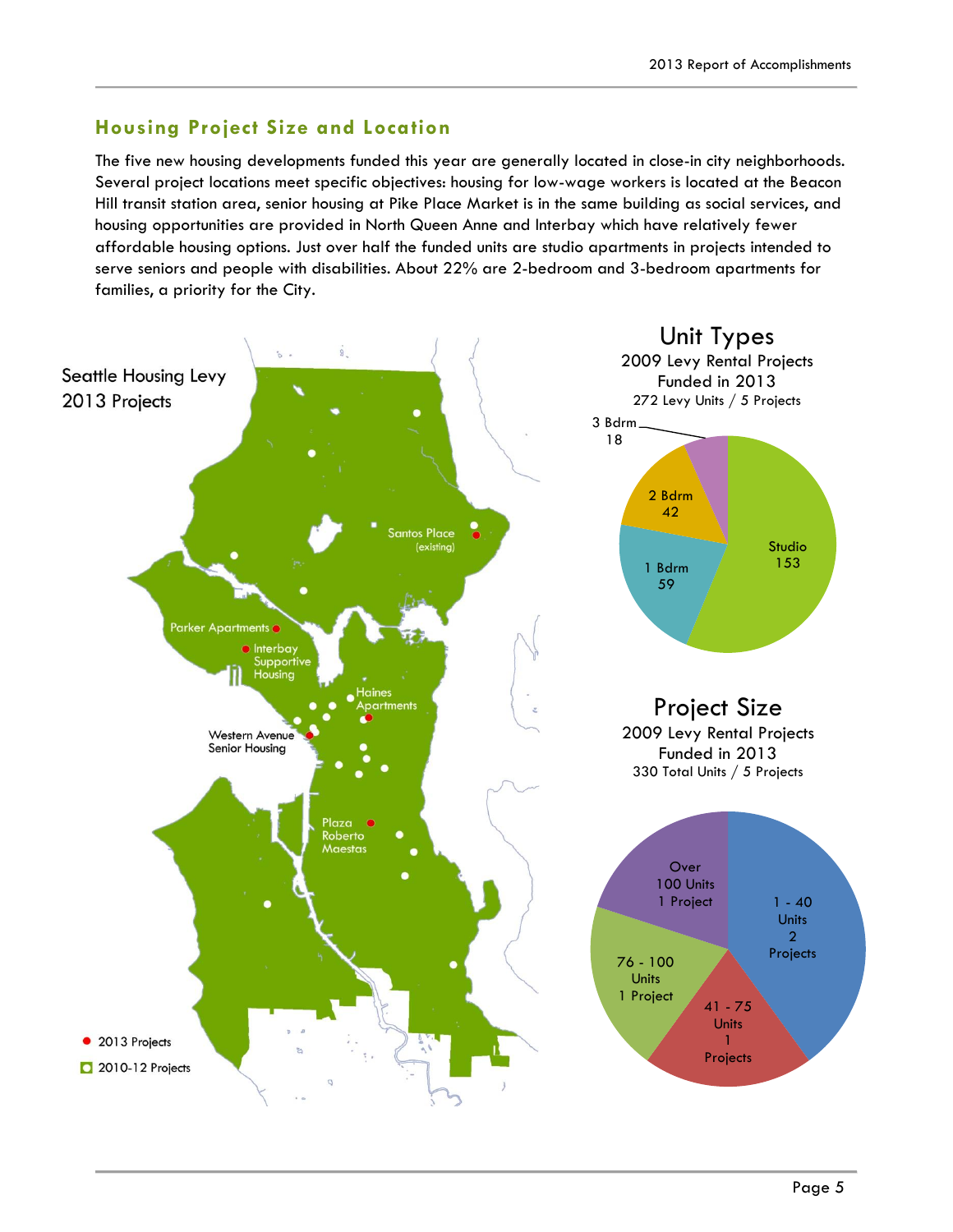# **Housing Affordability and Resident Populations Served**

Of the Levy-funded housing in 2013, three-fourths of the apartment units will serve extremely low-income households up to 30% of area median income (AMI). The balance will serve individuals and families up to 50% and 60% AMI who have low wages and often cannot afford market rents.

The allowable incomes and rents are indexed by household size and adjusted annually. In 2014, the income guidelines are:

- $\Box$  30% AMI: \$18,550 for a single person, \$23,850 for a three-person family
- $\Box$  50% AMI: \$30,900 for a single person, \$39,700 for a three-person family
- $\Box$  60% AMI: \$37,080 for a single person, \$47,640for a three-person family

# Unit Affordability

2009 Levy Rental Projects Funded in 2013 272 Levy Units / 5 Projects



## **2010-2013 Funding – Affordability Policy**

Funding awarded in 2010 through 2013 met the affordability requirements established in the Levy ordinance. At least 60% of program funding must support housing that will serve extremely low-income households below 30% of median income. No more than 10% of funding may serve households at 60% to 80% of median income. The remaining funding must support housing serving households at 30% to 60% of median income.

| <b>Affordability Level</b> | <b>Affordability Policy</b><br>% of Funds | <b>Funds Awarded</b><br>in 2010-2013 | <b>Percent of</b><br><b>Funds Awarded</b> |
|----------------------------|-------------------------------------------|--------------------------------------|-------------------------------------------|
| $0 - 30\%$ AMI             | At least $60\%$                           | \$35.9 million                       | 60.1%                                     |
| $31 - 60\%$ AMI            | Up to 40%                                 | \$23.8 million                       | $39.9\%$                                  |
| 61 - 80% AMI               | Up to $10\%$                              |                                      | $0\%$                                     |

*AMI: Area median income for Seattle, indexed by household size, established annually by the US Department of Housing and Urban Development (HUD)*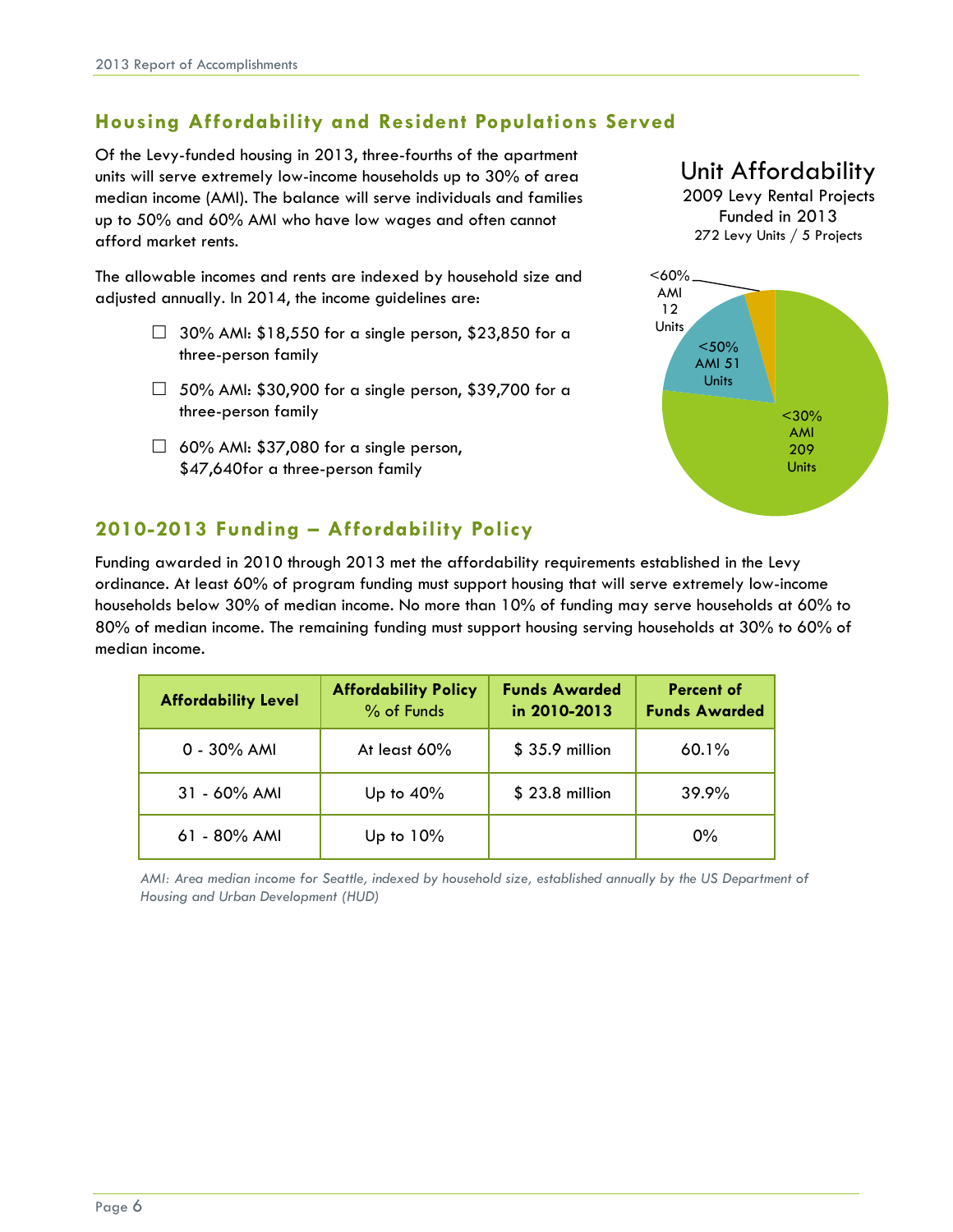# **Capital Funds Leveraged**

The success of the Rental Housing Program depends on leverage of other public and private funds. Securing other capital sources continues to be challenging, and City staff works closely with the State, County, Housing Finance Commission and other funding partners to align funding priorities whenever possible.

In 2013, the six Levy-funded housing developments (five new, one existing project) will secure an estimated \$60 million in non-City capital sources – resulting in over \$81 million in total capital investment in low-income housing development. This investment creates construction jobs and ongoing employment, and generates State and local revenue.

The following chart shows the major sources of capital funds. Tax credit equity investment by private sector investors continues to be the largest source of funding by far, and is particularly critical to housing serving extremely low income residents. In addition, private sector lending is a significant source for housing developments that are able to support mortgage debt. The State Housing Trust Fund, which had limited funds available in 2013, continued to be an important resource that allowed OH to fund an additional project this year.

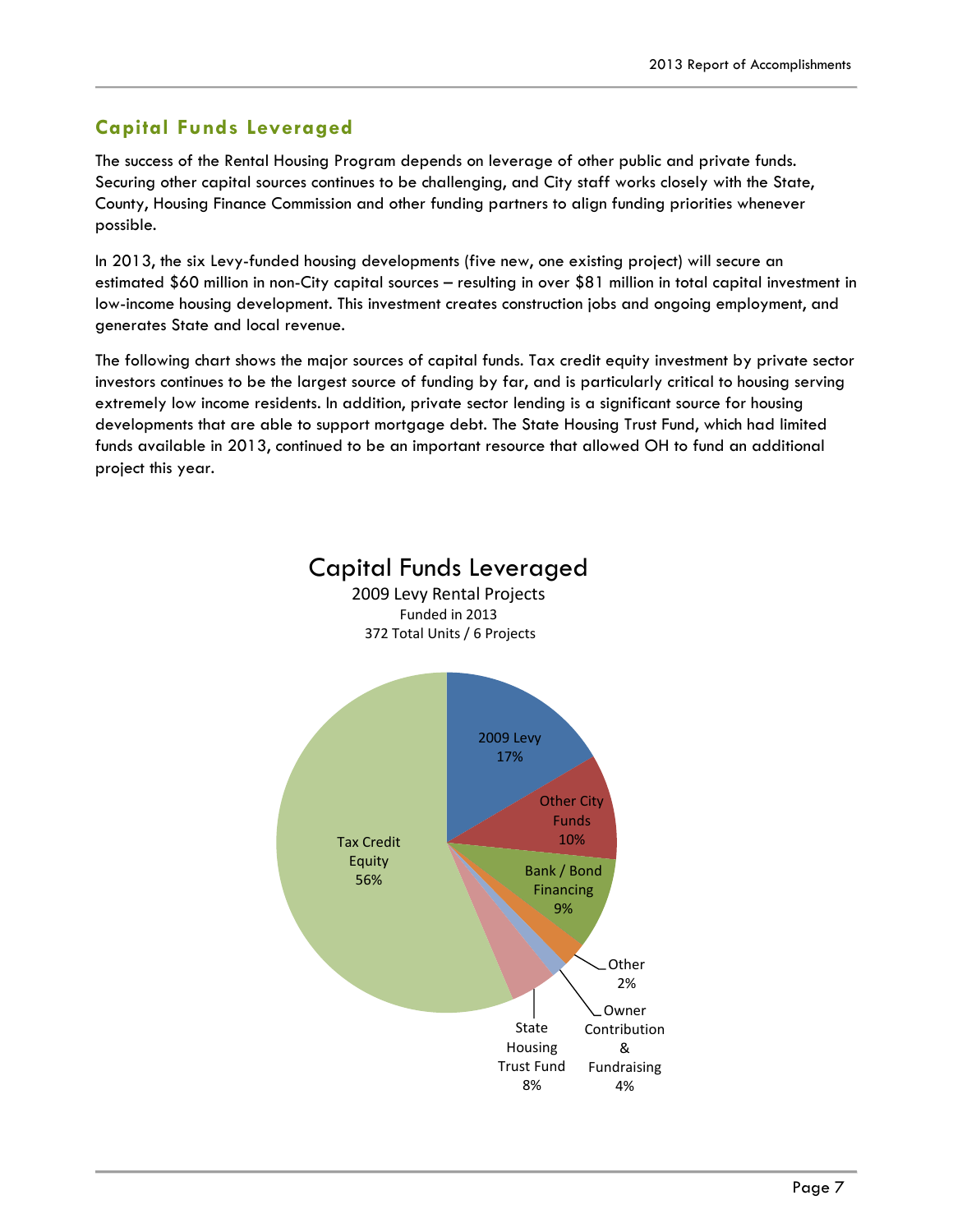# ACQUISITION & OPPORTUNITY LOANS

Acquisition & Opportunity (A & O) Loans are designed to respond to opportunities in a slower economic environment. They provide short-term financing for strategic acquisition of sites for low-income rental or homeownership housing development. These loans are expected to be repaid with permanent project financing, using City and non-City sources, producing housing with long-term affordability.

- $\Box$  Funding is prioritized for projects with a low acquisition cost and/or projects expected to leverage significant capital, operating or services funding, and short-term acquisition financing is critical to achieving cost savings or leverage.
- $\Box$  Preference is given to development in high-capacity transit station areas and acquisition/rehabilitation of existing buildings.

#### **Available Funding**

The Levy authorized up to \$6.5 million for A & O Loans, using funds from other 2009 Levy programs that are not yet needed for planned projects. In addition, the City Council authorized up to \$5 million in shortterm lending using the fund balance of the Operating & Maintenance (O & M) Program from prior housing levies. Loans are made throughout the year to enable sponsors to acquire properties when they become available. When loans are repaid, additional loans can be made up to the maximum amount authorized.

## **Program Completion in 2013**

Over three years, the A & O Loan program provided short-term acquisition loans for nine projects -- seven rental housing developments and two homeownership projects. By 2013, the A & O Loans program had achieved its goals and OH recommended that funds now revolve back to Levy programs to be used for permanent financing. The Council authorized the Rental Housing and Homebuyer programs to continue provide short-term acquisition loans on a limited basis as funds are available.

Four loans for rental housing have been repaid and these projects are under construction or are completed and occupied. A fifth loan was used to acquire a partially completed, foreclosed subdivision; the homes are now constructed and sold to eligible buyers. In addition, a loan to Homestead Community Land Trust was used to purchase vacant foreclosed homes; it has been repaid as the homes are repaired and sold, and now has a small balance remaining.

The remaining three A & O Loans are expected to be repaid in 2014. Each of these rental housing developments received permanent financing from OH in 2013: Low Income Housing Institute's Jackson Workforce Housing, Capitol Hill Housing's Haines Apartments and Bellwether Housing's Parker Apartments.

| Year  | <b>Projects/Units</b> | <b>A&amp;O Loans</b><br>(2009 Levy) | <b>Bridge Loans</b><br>(Levy O&M) |
|-------|-----------------------|-------------------------------------|-----------------------------------|
| 2010  | 4 projects/212 units  | \$2.3 million                       | \$1.6 million                     |
| 2011  | project/66 units      |                                     | \$800,000                         |
| 2012  | 4 projects/172 units  | \$5.6 million                       |                                   |
| Total |                       | \$7.9 million                       | \$2.4 million                     |

#### **Summary of Levy A & O and Bridge Lending 2010 - 2012**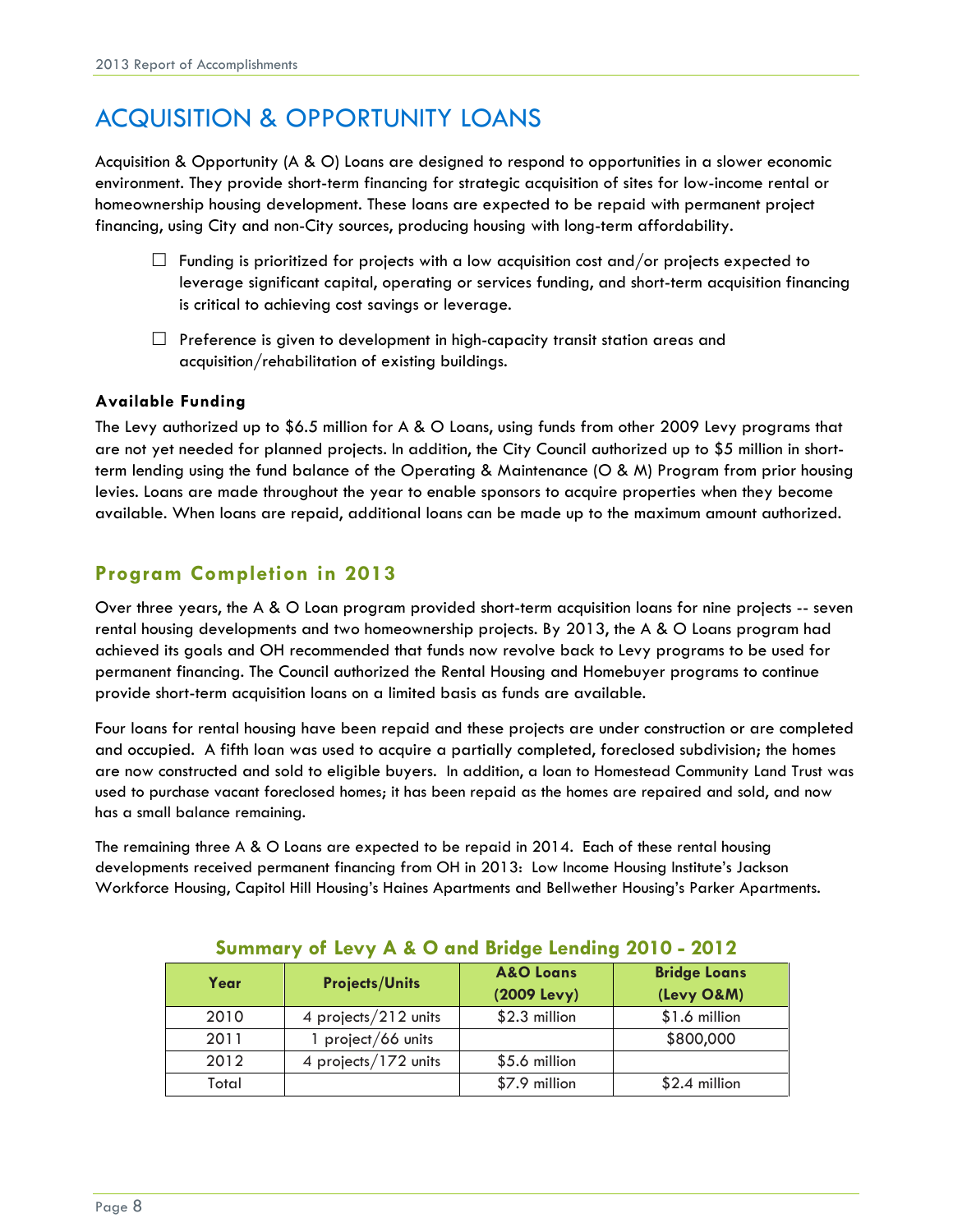# OPERATING & MAINTENANCE PROGRAM

The Operating & Maintenance (O & M) Program provides annual subsidies for buildings that serve extremely low-income residents who pay very low rents that are insufficient to support building operations. Levy funds provide supplemental operating income to ensure that the City-assisted housing is well maintained and financially viable.

- $\Box$  Funds are awarded to housing that has received 2009 Levy capital funds and will serve extremely low income and/or homeless residents below 30% of median income. Funding is typically provided one or two years after capital funding.
- $\Box$  Projects receive a 20-year operating support commitment. Funds are allocated each year to fill the gap between project income and expenses, up to a maximum of \$2,500 per unit per year, with future adjustments for inflation.
- $\Box$  Projects are reviewed in coordination with other funders through the King County Operating, Rent Assistance and Services (ORS) funding round, which allows strategic allocation of federal and local sources as projects come on-line.

#### **Additional Operating Support Using Seattle Housing Authority Section 8 Vouchers**

Projects that receive capital funding through the Levy may apply for project-based Section 8 vouchers. The Seattle Housing Authority committed 500 Section 8 vouchers over the seven-year term of the Housing Levy, depending on availability of federal funds. As with the Levy O & M funding, housing with Section 8 vouchers must serve households that have incomes below 30% of median income. Historically, Section 8 vouchers have been reserved for projects that serve a high-need homeless population. Voucher awards are subject to the approval of the Seattle Housing Authority Director.

## **2009 Levy Funding Commitments**

In 2012, Levy O & M Program funding was awarded to Catholic Housing Services' Aurora Supportive Housing, a 71-unit homeless housing project that also received services funding from King County and 25 SHA Section 8 vouchers. Subsequently, additional Section 8 vouchers reserved for another project became available, so the O & M funds were re-captured and awarded in 2013.

In 2013, O&M funds were awarded to two housing developments:

- **Downtown Emergency Service Center's Cottage Grove Commons** in the Delridge neighborhood, which provides 66 units of supportive housing for people with mental health and other disabilities who have been homeless. The O & M funds serve as the required local matching funds for federal McKinney funds, which will support building operating costs and services to residents. O & M funding is \$70,000 per year beginning in 2014.
- **Community House Mental Health Services' Caroline W Apartments** in the Capitol Hill neighborhood. This 44-unit project provides supportive housing for people with mental illness who have been chronically homeless. The project was also awarded mental health services funding from King County. O & M funding is \$110,000 per year beginning in 2015.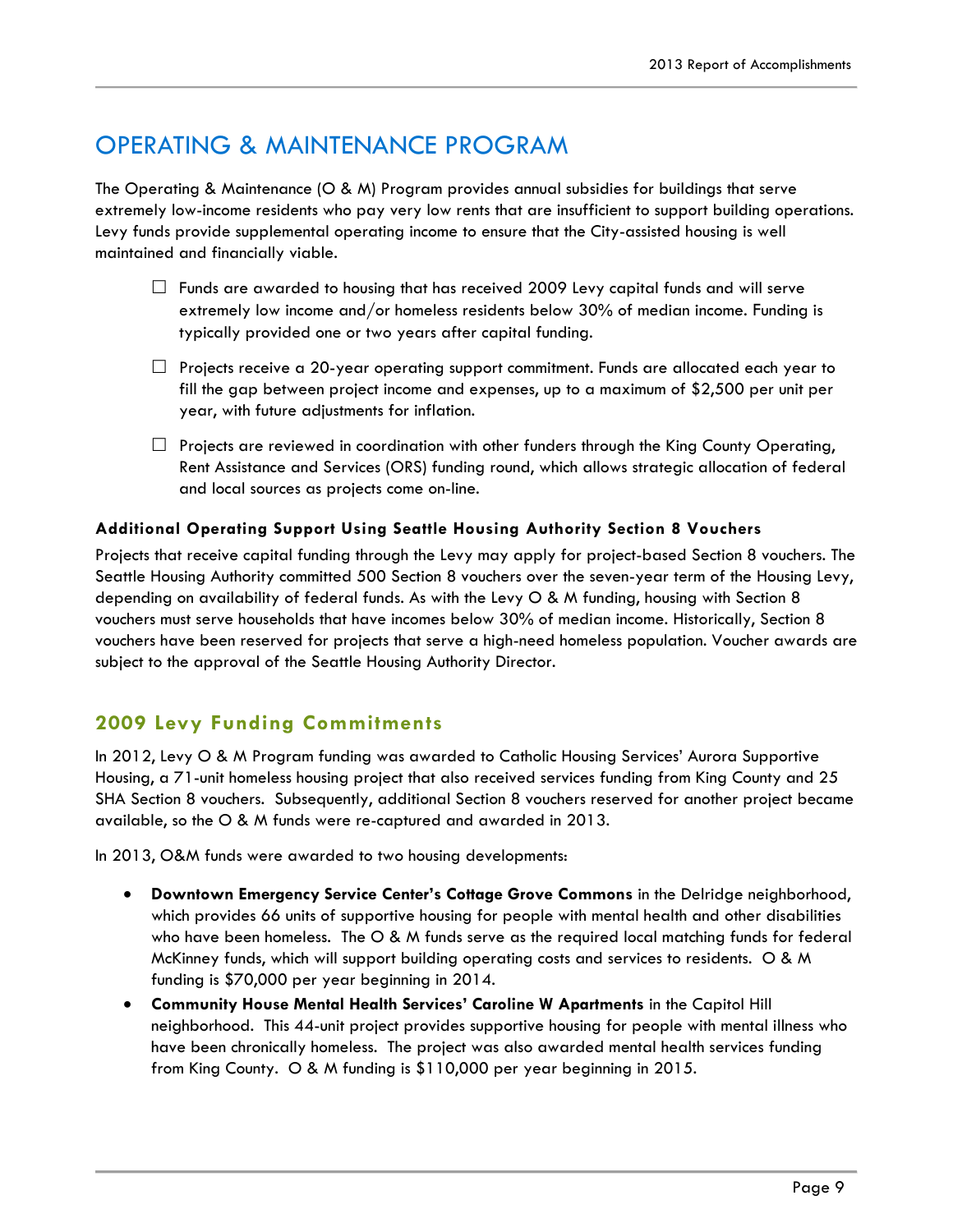# RENTAL ASSISTANCE PROGRAM

The Rental Assistance Program funding supports homeless prevention and housing stabilization programs administered by the Seattle Human Services Department (HSD). The program serves families and individuals who are at risk of homelessness or experiencing homelessness. Beginning in 2012, approximately \$850,000 is available annually. The program goal is to assist 605 households annually and evaluate their housing stability six months after rental assistance ends.

- $\Box$  The program provides short-term (one to three months) or medium-term (up to six months) rental assistance for households with incomes up to 50% Area Median Income (AMI) who are at imminent risk of homelessness.
- $\Box$  Levy funding is used for rent assistance, security and/or utility deposits, move in costs, and rental and utility arrears.
- $\Box$  Program activity and performance are monitored with the region's Homelessness Management Information System, Safe Harbors.

## **2013 Funding Summary**

#### **HSD Homelessness Prevention Program**

The Homelessness Prevention agencies offer rich culturally and linguistically relevant services, target services to underserved communities and communities with emerging needs, and provide specialized programs for a range of household types, including young adults, families with children, and single adults.

HSD awarded \$692,042 to seven community-based nonprofit agencies to provide rental assistance. The participating community-based agencies include Interim Community Development Association, Muslim Housing Services, Neighborhood House, Solid Ground, Wellspring Family Services, YMCA of Greater Seattle, and YWCA Seattle-King-Snohomish Counties.HSD received additional grant funding to support the integration of financial empowerment services into homelessness prevention programs. Agency staff participates in training to support clients with tools to achieve long-term financial stability and decrease the need for repeat services.

In 2013, the program achieved these milestones:

- $\Box$  HSD's homelessness prevention programs assisted 745 households with 1,989 individuals.
- $\Box$  600 households received financial assistance, including Levy rental assistance funds averaging \$1,153 per household.
- $\Box$  Of the households exiting the program in 2013, 583 households or 89% successfully averted eviction and/or maintained or achieved stable housing at program exit.
- $\Box$  Of the households eligible for the six-month housing stability follow-up in 2013, 85% were in stable housing six months after rent assistance ended.<sup>1</sup>
- *<sup>1</sup> Based on 716 households eligible for the six-month housing stability follow up during 2013. Agencies were able to contact and confirm housing stability of 610 households.*

*Source: Safe Harbors HMIS and 2013 HSD Program Contract Reports*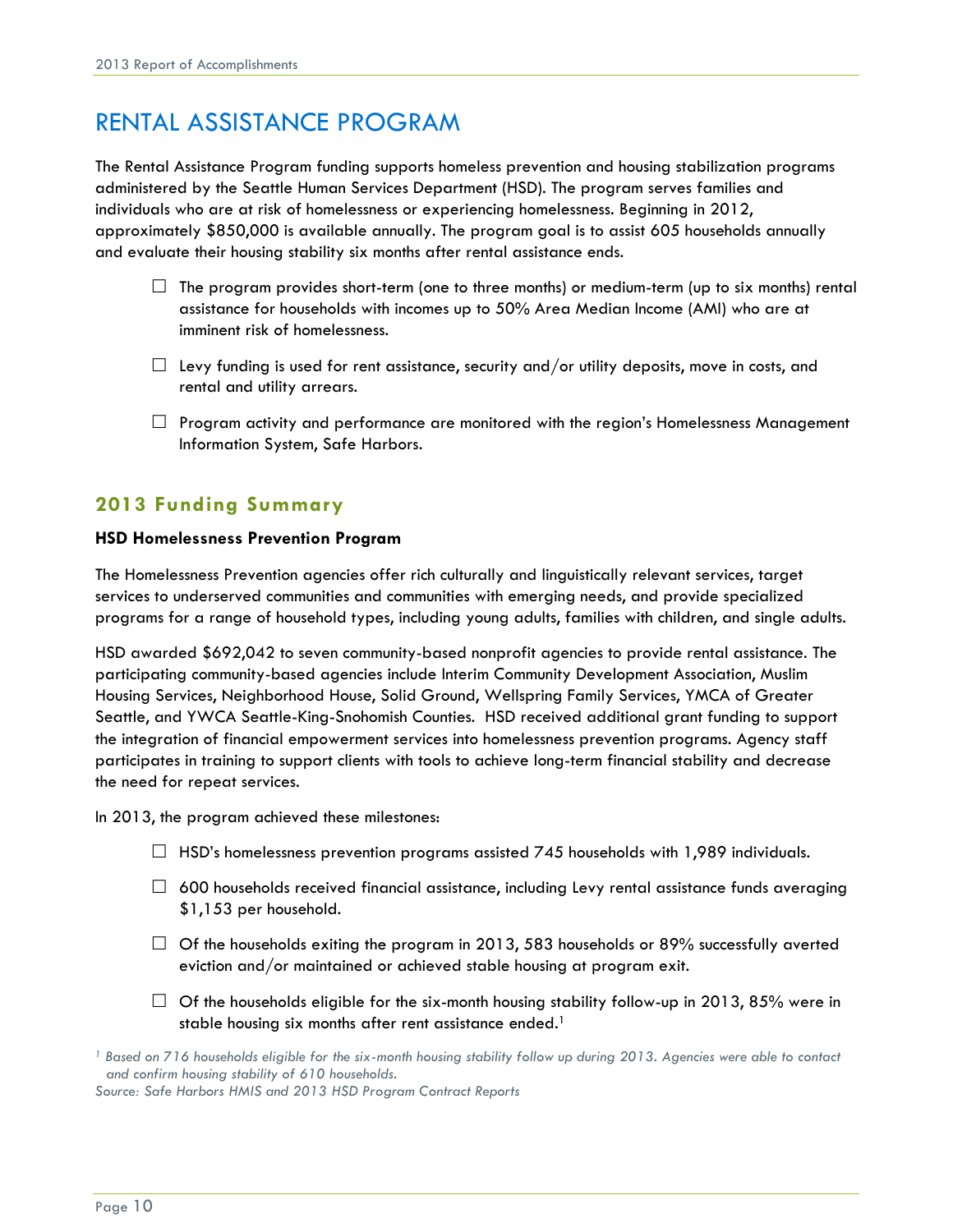| <b>Client Characteristics</b>                           | <b>Households / Individuals</b> | <b>Percent of Total</b> |
|---------------------------------------------------------|---------------------------------|-------------------------|
| Extremely low-income household (below 30% of<br>median) | 615 households                  | 83%                     |
| Household with children 0-17 years                      | 429 households                  | 58%                     |
| Single parent households with children 0-17 years       | 252 households                  | 34%                     |
| People of color/ethnic minority individuals             | 1,571 individuals               | 79%                     |
| Disabled individuals                                    | 217 individuals                 | 21%                     |
| Refugee/immigrant individuals                           | 219 individuals                 | 21%                     |

#### **Households Served in Homelessness Prevention Program, 2013** 745 Total Households, 1,989 Individuals

*Source: Safe Harbors HMIS*

#### **Landlord Liaison Project**

In addition, in 2013 HSD awarded \$110,000 to the YWCA's Landlord Liaison Project (LLP). LLP assists homeless, very low-income households access affordable housing and achieve long term housing stability. LLP is a joint initiative of King County, the City of Seattle, the YWCA, landlords/property managers, and local nonprofit service providers. Through LLP, very low-income households that are currently homeless secure housing and current tenants receive emergency rent assistance to stabilize their housing and avoid imminent housing loss.

The YWCA coordinates a broad network of social service agencies who offer the LLP program. The agency partners identify potentially eligible households, screen participants for a range of support services, and connect them with permanent housing or assist them to maintain their existing housing. In most cases, agencies provide housing stabilization case management to enable participants to become successful and stable tenants.

Landlords and property managers are invited to participate in the LLP. The benefits to property managers are referrals of applicants from partnering social service agencies that prepare applicants for private market housing, the assurance of temporary rent payments, and access to reasonable damage claim coverage. Most participating households receive case management to help resolve landlord-tenant issues and maintain their stability as new tenants.

Rent assistance funds are available to eligible LLP client participants. The amount of rent assistance is based on housing unit size. Households are expected to contribute 30% of their income toward their rent. Reasonable damage/security deposits to meet lease requirements, credit check fees, and necessary utility service connection fees may also be paid when these are required conditions of a participant's tenancy and housing stability.

In 2013, LLP used Levy funds to serve 132 households with an average rent assistance of \$833 per household.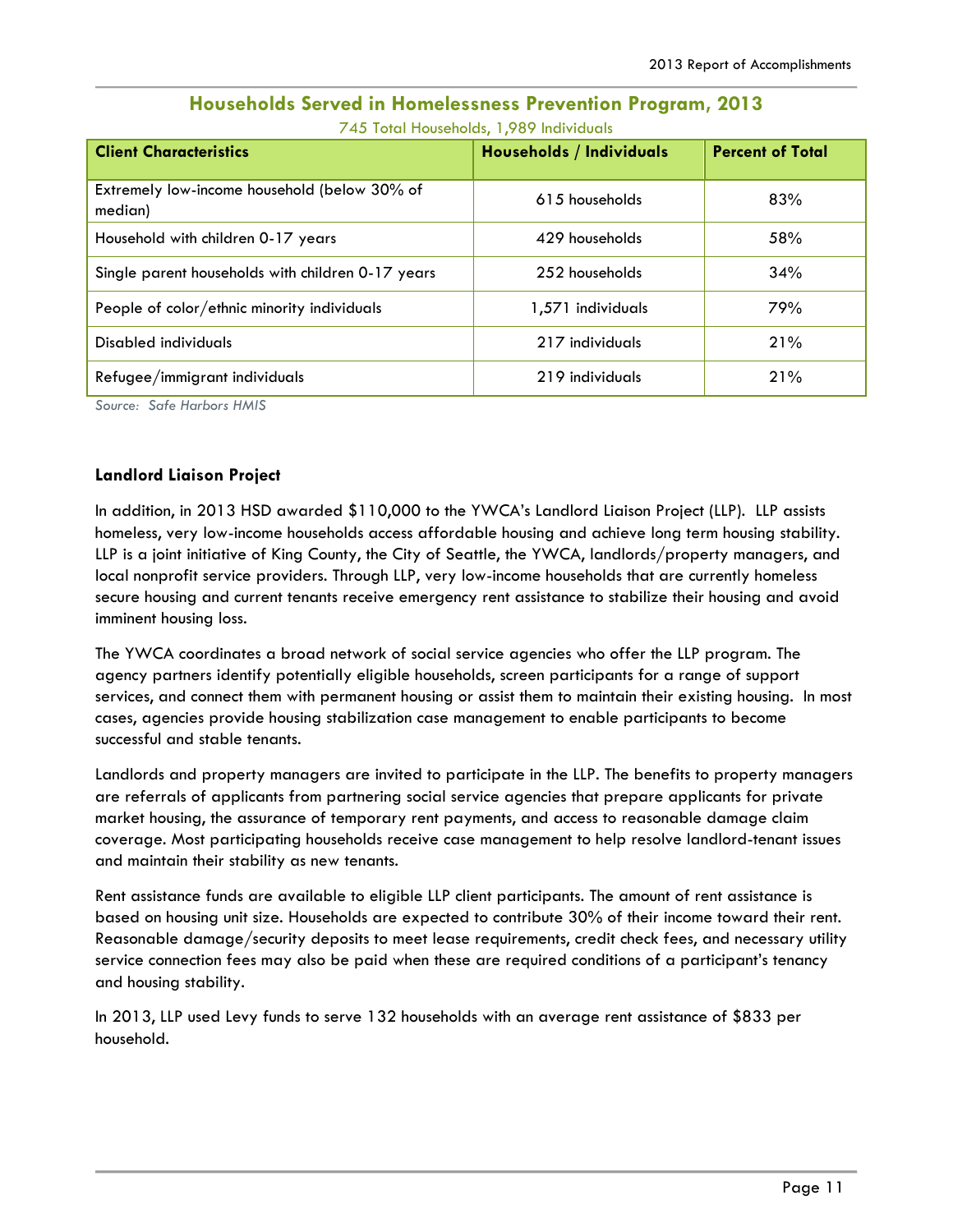# HOMEBUYER PROGRAM

The Homebuyer Program creates affordable homeownership opportunities through low-interest deferred loans to first-time homebuyers and loans to nonprofits. Eligible homebuyers may purchase a single family home, townhome or condominium anywhere in Seattle. Approximately \$1.3 million in new funding is available annually, plus any loan repayments from the current or prior housing levies.

- $\Box$  Homebuyers with income up to 80% of median income may apply for assistance through nonprofit housing agencies, participating lenders, and housing developers that have received an allocation of City funds.
- $\Box$  The program provides deferred loans up to \$55,000, depending on each borrower's need. Borrowers may receive larger loans, up to \$70,000, if City funds are pooled with other subsidies and the average City subsidy is no greater than \$45,000 per loan.
- $\Box$  Loans are repaid upon resale or refinancing, providing revolving funds for additional homebuyer loans, or are invested in homes that will remain affordable in perpetuity.
- $\Box$  In 2012 and 2013, in light of the continuing foreclosure crisis, loans also supported preservation of distressed affordable ownership units and acquisition of foreclosed, vacant, real estate owned homes.

## **2013 Funding Commitments**

The Office of Housing awarded \$2.14 million in Levy and other OH-administered funds to two lending programs in 2013. The two lending programs will assist approximately 45 homebuyers over the next 12 to 18 months; about 28 of these will receive Levy-funded loans.

- **Homestead Community Land Trust**: \$1.34 million Levy, \$168,000 other OH funds. Homestead will assist a minimum of 27 homebuyers to purchase homes that will be maintained as permanently affordable. Funds will be used to acquire a partially completed, bank foreclosed 26-unit townhome building in Columbia City. Homestead is completing construction and will sell the townhomes to eligible buyers.
- **Washington State Housing Finance Commission**: \$140,000 Levy, \$490,000 OHadministered federal HOME funds. The Commission will assist up to 18 homebuyers, providing up to \$10,000 per buyer of its own House Key Plus Seattle down payment assistance to match City funds.

## **2013 Home Purchases**

In 2013, 19 buyers purchased their first home using Levy funds awarded in 2012 or prior years, including Levy program income from prior loan repayments. The average Levy loan amount was \$37,181. Five of these buyers had household incomes below 50% of AMI, 2 buyers had incomes 51-60% of AMI, and the remaining 12 buyers had incomes 61-80% of AMI.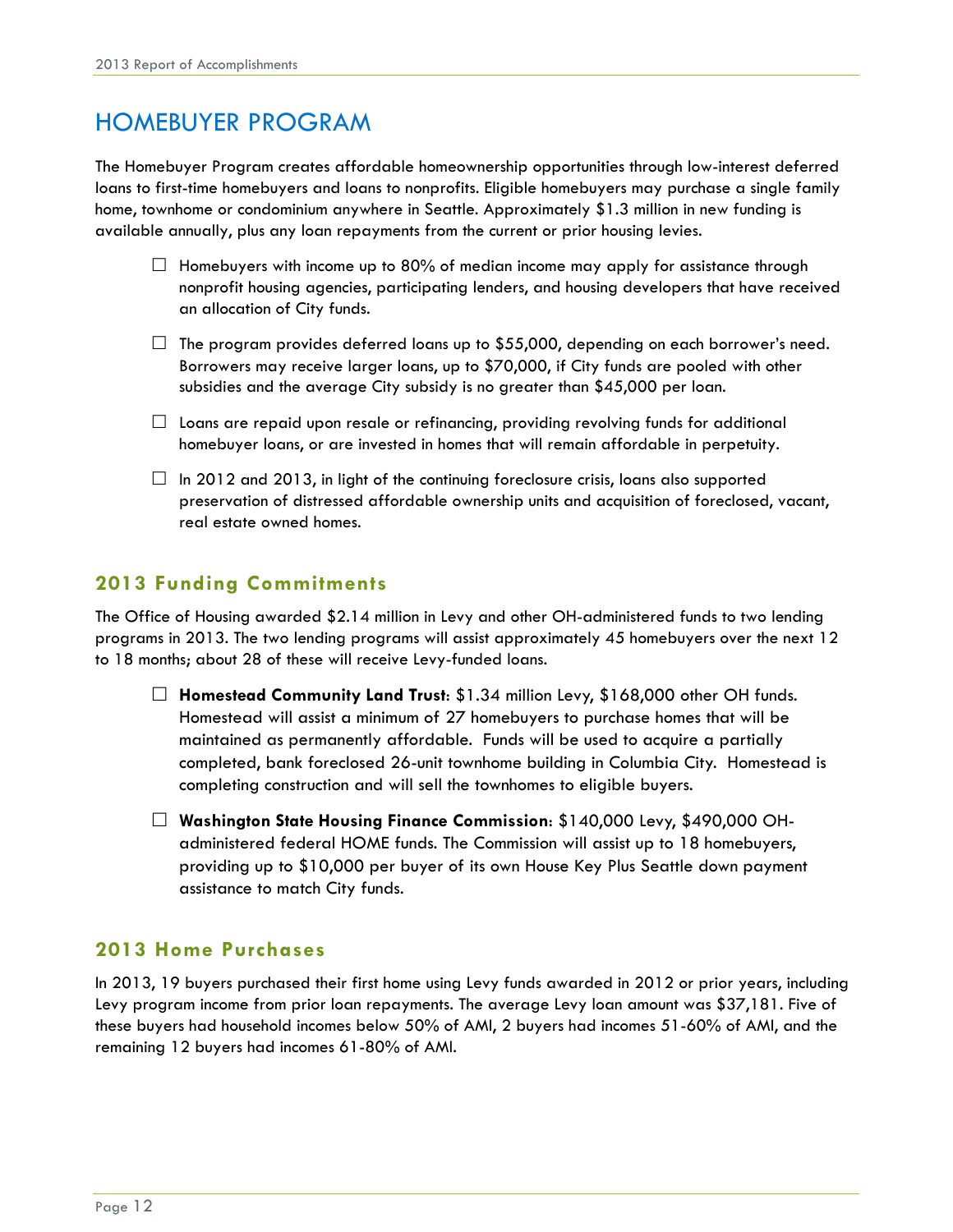# LEVY FUNDING POLICIES

## **Administrative & Financial Plan**

Housing Levy programs are guided by policies in the Levy Administrative & Financial Plan adopted by the City Council every two years. The plan is prepared by the Seattle Office of Housing, with the participation of the Seattle Department of Human Services, the Housing Levy Oversight Committee, and the involvement of community members and stakeholders for each of the five Levy programs.

## **Allocation of Levy Funds**

All Levy programs award funds through a competitive application process. The Rental Production & Preservation funds are made available via a Notice of Fund Availability (NOFA) along with other housing funds administered by the Office of Housing, in coordination with other local and statewide funders. Applicants are typically nonprofit housing developers, sometimes in partnership with agencies that provide supportive services. Organizations that receive Levy funds commit to provide below-market-rate housing to low-income households for at least 50 years.

Acquisition & Opportunity Loans were available in 2010 through 2012. Unlike other Levy programs, applicants submitted project proposals on a rolling basis rather than a set deadline, enabling project sponsors to take advantage of market opportunities. This highly competitive program required that applicants and projects meet additional selection criteria. As these short term loans are repaid, funds are made available as permanent financing via the other Levy programs. Short-term acquisition funding continues to be available through the Rental Housing and Homebuyer programs on a limited basis.

Levy Operating & Maintenance Funds are made available in a combined NOFA with other sources that support building operations, rental assistance, housing-based services and other housing assistance. This coordinated funding approach helps to maximize the operating and services funding that can be secured, enabling Levy-funded housing to serve extremely low-income and homeless people.

Rental Assistance funds are administered by the Seattle Human Services Department, which selects service providers via a Request for Investment process. These agencies assist eligible households by providing rent assistance directly to the housing owners.

Levy Homebuyer funds, combined with federal funds administered by the Office of Housing, are awarded through a competitive process to housing development projects and/or mortgage lending programs. Firsttime homebuyers apply for down payment assistance loans through the selected lenders and nonprofit partners.

# **Housing Levy Oversight Committee**

A Housing Levy Oversight Committee is appointed by the Mayor and City Council to monitor the progress of Levy programs. The Oversight Committee reports to the Mayor and Council on program accomplishments and makes recommendations for policy changes in the Administrative & Financial Plan. The Oversight Committee typically meets quarterly and is staffed by the Office of Housing.